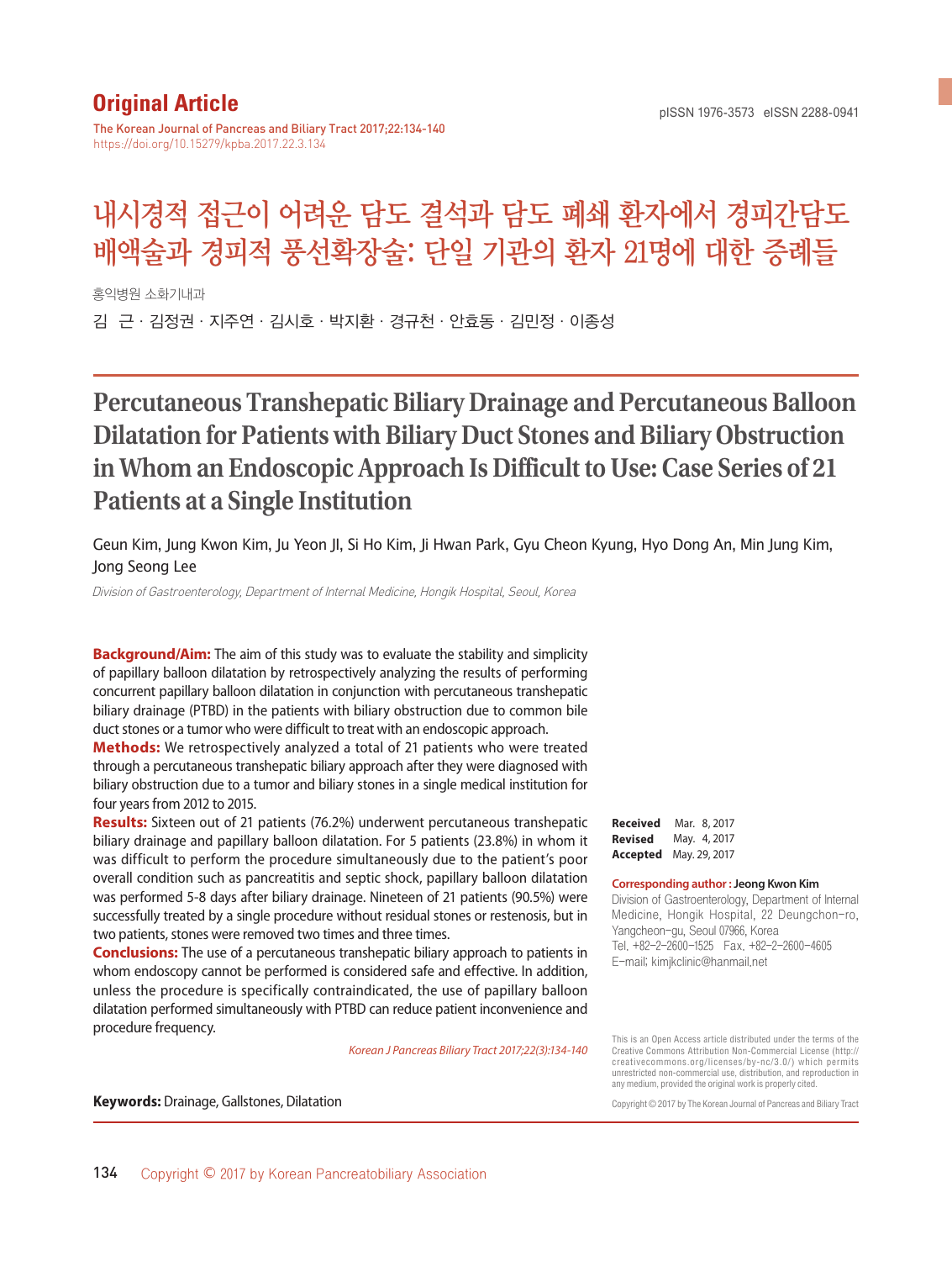## 서 론

총담도 결석 혹은 종양으로 인한 담도 폐쇄는 황달, 발열, 상 복부 통증, 패혈증 등을 유발할 수 있어 조기에 적절한 치료가 필요하다. 1974년 Kawai 등<sup>1</sup>에 의해 처음 시작된 이후 내시경 역행성 담췌관조영술(endoscopic retrograde cholangiopancreatography, ERCP)을 이용하여 접근하는 시술이 현재까지 가장 보편적인 치료 경로로 이용되고 있다. 그러나 환자가 billroth II 수술, Roux-en-Y 문합술을 시행시 성공률이 각각 92%, $^2$  67% $^3$ 로 정상해부학적 구조를 가진 환자에 비해 낮았으 며, 유두부 주위 게실(periampullary diverticulum)이 있는 경 우에도 62.4%의 성공률을 보였으며 특히 intradiverticular papilla (IDP)에서는 38.1%로 성공률이 더 낮았다. <sup>4</sup> 또한 환자가 billroth II 수술, Roux-en-Y 문합술 환자에서 시술시 발생하는 합병증 발생률도 각각 8-17%,<sup>5,6</sup> 12%<sup>3</sup>로 정상 환자에 비해 높 게 나왔다. 그 밖에 종양으로 인한 담도 폐쇄가 심하거나, 패혈 증 등 전신상태가 좋지 않은 경우 내시경 접근 자체가 어려운 경우도 있다.

이런 환자들에서 ERCP를 대체하는 방법으로 경피경간적 담도접근(percutaneous transhepatic biliary approach)이 많이 이용되고 있다. <sup>7</sup> 경피적 경로를 통해 풍선카테터를 삽입한 후 유두부를 확장시키는 유두부풍선확장술(papillary balloon dilatation, PBD) 후, 결석을 십이지장 쪽으로 밀어서 제거하게 된다. 담도 폐쇄 환자에서도 경피적 경로를 통해 stent를 삽입 하여 담도 배액이 원활하도록 하는 시술이 내시경적 접근이 어려운 환자들에 있어 유용하다. 8,9

이러한 이유로 점차 이 시술의 이용이 늘어나고 있지만, 현 재 다른 연구에서는 경피경간 담도배액술(percutaneous transhepatic biliary drainage, PTBD)을 시행한 후 평균 6-7일 후에 PTBD 경로를 이용한 시술을 진행하고 있다. <sup>8</sup> 하지만 본 연구 에서는 시술 횟수의 감소 및 시간 단축을 통해 환자의 통증 감 소 및 입원 기간 단축을 예상하였다. García-García와 Lanciego<sup>8</sup>에서도 몇몇 환자에서 성공적으로 시행한 바, 4년간 단 일기관에서 환자의 상태에 따라 PTBD와 동시에 PBD를 진행 한 결과를 후향적으로 분석하여 시술의 성공률과 합병증 발생 률 대해 알아보고자 하였다.

#### 방 법

이번 연구는 환자의 의무기록을 통한 후향적 분석으로 진행

되었다. 2012년부터 2015년까지 4년간 단일기관에서 종양 및 담도 결석으로 인한 담도 폐쇄를 진단받고 입원한 환자 중에 서 sepsis, pneumonia 동반 및 dementia로 환자의 협조가 어려 워 내시경적 접근이 불가능하다고 판단된 환자 8명과 Billroth II 문합술을 하였거나 유두부 주위 게실이 있거나 종양으로 인 한 담도 폐쇄가 있어 내시경적 접근을 시도하였으나 실패한 13명을 대상으로 진행되었다. 모든 환자는 우상 복부 통증, 황 달, 발열 등의 담도 폐쇄 증상을 호소하여 내원하였고, 혈액 검 사와 복부 전산화단층촬영을 시행하였으며, 담도염 치료를 위 해 광범위 항생제를 사용하였다.

전체 21명 중 염증수치가 정상소견 및 증상이 경미하고 생체 징후가 안정적이었던 16명의 환자에서 PTBD와 동시에 PBD 를 시행하였다. PBD 후 balloon catheter를 이용하여 결석을 십 이지장으로 밀어내거나(Fig. 1) 경피경관담관조영술(percutaneous transhepatic cholangiogram, PTC)을 시행한 후 좁아진 부위에 stent와 풍선확장술을 이용하여 담도 배액을 시행하였 다(Fig. 2). 패혈성 쇼크 등 American Society of Anesthesiologists (ASA) IV에 해당하는 환자 5명에서는 증상 경감을 위해 PTBD 시행 5-8일 후에 시술을 진행하였다. PTBD 후 PTC를 시행하여 담도의 구조, 결석의 위치, 크기, 개수, 협착 정도를 미리 확인하였다.

담도 결석 시술시, 초음파 투시 하에 21-G 시바(Chiba needle; M.I.Tech., Seoul, Korea)로 천자하였다. 경피경간 통로를 통하여 0.035-inch 유도 철사(stiff guidewire; Radifocus® Guide wire M; Terumo, Tokyo, Japan)를 간 외 담관을 지나 십이지장 유두부를 통과시켰다. 그 후 8 Fr 유도관(Accusheath, SUNGWONMEDICAL, Cheongju, Korea)으로 교체 하였다. 그 후 10 mm × 4 cm 혈관 성형용 풍선 카테터(Ultra-ThinTMDiamondTM; Boston Scientific, Marlborough, MA, USA)를 guide-wire를 통해 십이지장 유두부를 통과시킨 후 PBD를 4-6기압으로 30-60초간 2회씩 시행하였다. 유두부를 확장시킨 후 balloon catheter를 그대로 유두부를 통과시켜 음 압으로 결석이 따라 나오게 하거나 balloon catheter를 결석의 뒤로 이동시켜 결석을 십이지장 안으로 밀어내었다. 결석의 크기가 15 mm를 넘는 경우에는 바스켓 카테터(Wittich Nitinol Stone Basket; Cook, Bloomington, IN, USA)를 통과시켜 부분 쇄석술을 시행한 후 결석 제거술을 시행하였다. 시술 후, PTBD 카테터로 교체하고 2-3일 후 추적 담관조영술을 시행 하여 잔류 결석 유무 및 담도 폐쇄 유무를 확인하였다. 잔류 결 석이 남아있는 경우에는 위의 시술을 한 번 더 반복한 후 2-3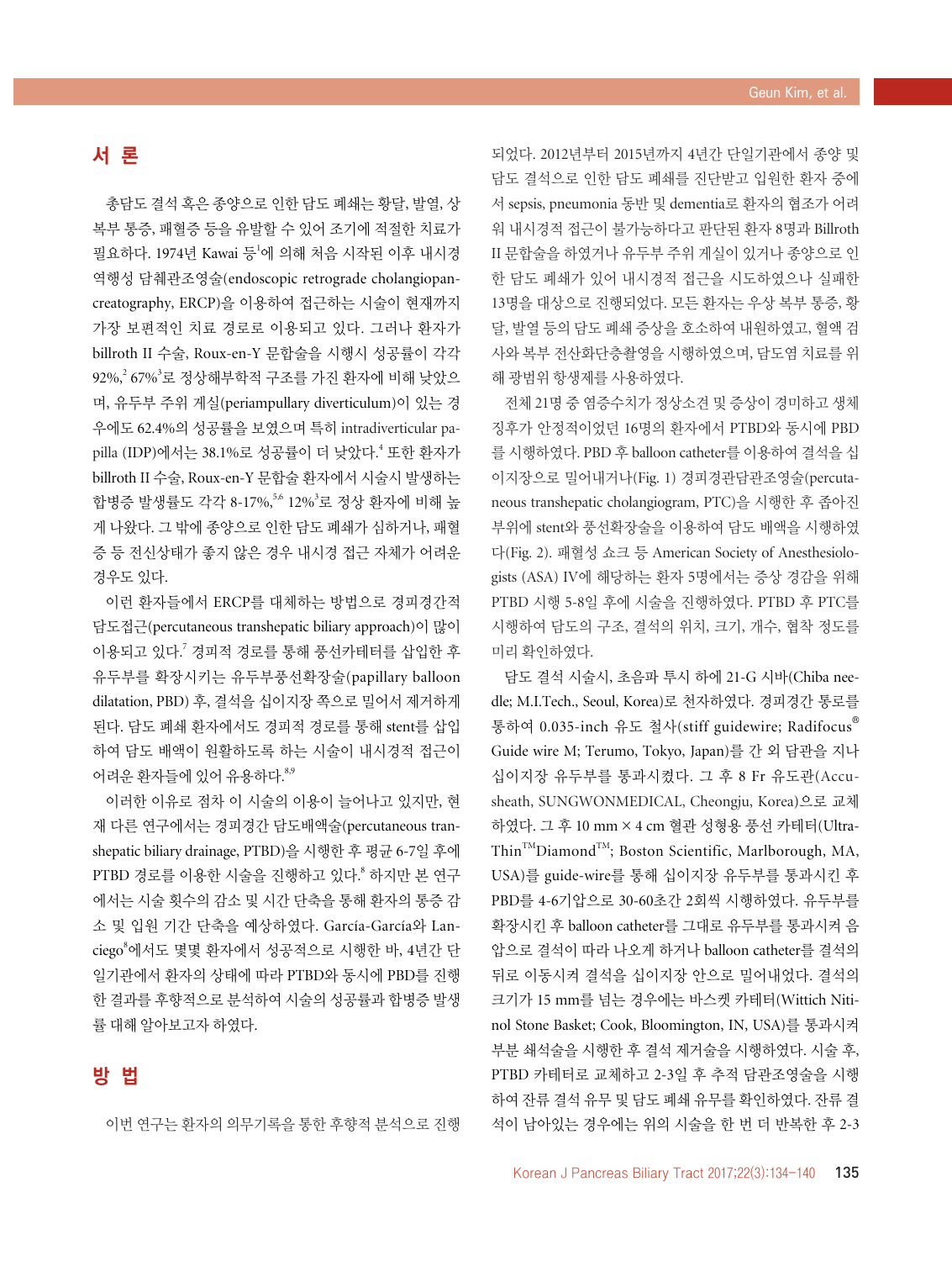

**Fig. 1.** The percutaneous transhepatic biliary drainage and papillary balloon dilatation method of stone removal using a balloon catheter in an 83-yearold patient with one extrahepatic bile duct stone. (A) Percutaneous transhepatic gallbladder drainage was performed. (B) A 0.035-inch stiff guidewire was passed to the duodenum. (C) Stones was seen in the extrahepatic bile duct (black arrow). (D) The ampullary sphincter was dilated using a balloon. (E) The stone was pushed into the duodenum using a balloon catheter. (F) The stone was no longer seen in the biliary tract, but was now seen in the duodenum.

일 후 담관조영술을 재시행하여 잔류 결석 유무를 확인하였다.

종양으로 인한 담도 협착시, 결석과 마찬가지로 유도 철사 를 십이지장까지 위치시키고, 5 cm 정도의 금속 스텐트(Niti-S stents; Taewoong Medical Corporation, Seoul, Korea)를 유두 부 밖 1 cm 정도 근처에 위치시킨 후, 금속 스텐트를 확장시켜 제자리에 위치하였다. 좁아진 부위의 원활한 통과를 위해 balloon catheter를 이용하여 확장시켜 넓어진 담도를 확인한 후 PTBD catheter를 스텐트 상부에 위치시킨 후 시술 2-3일 후에 협착 유무를 확인하였다.

잔류 결석이 없고, 스텐트를 삽입한 후 시행한 담관배액술 에서 스텐트가 잘 유지되며, 조영제가 막힘 없이 십이지장으 로 잘 통과하고, 재시술을 시행하였더라도 결석을 제거한 경 우 성공하였다고 판단하였다. 결석의 크기는 가장 큰 결석의 장경으로 측정하였다. 임상증상 및 amylase, lipase를 포함한 혈액 검사를 시행하여 합병증 발생 유무에 대해 확인하였다. 입원 기간 및 ERCP 시행 유무와 시행하였다면 실패한 이유를 조사하였고, PTBD와 PBD의 동시 진행 여부 및 진행하지 못 한 경우, 그 이유에 대해 조사하였다.

#### 결 과

경피적 경로를 통한 PBD 시술을 시행한 21명의 치료 결과 에 대해 Table 1에 정리하였다. 남자가 10명(47.6%), 여자가 11명(52.4%)이었으며 환자들의 평균 연령은 78.4세(46-97세) 였다. 전체 환자 중 sepsis, pneumonia 동반 및 dementia로 환 자의 협조가 어려워 내시경적 접근이 불가능하다고 판단된 환 자가 8명(38.1%)이었으며 그중 한 명은 sepsis 및 Billroth II 문 합술 과거력이 있어 내시경적 접근을 하지 않았다. 그 외 Bill-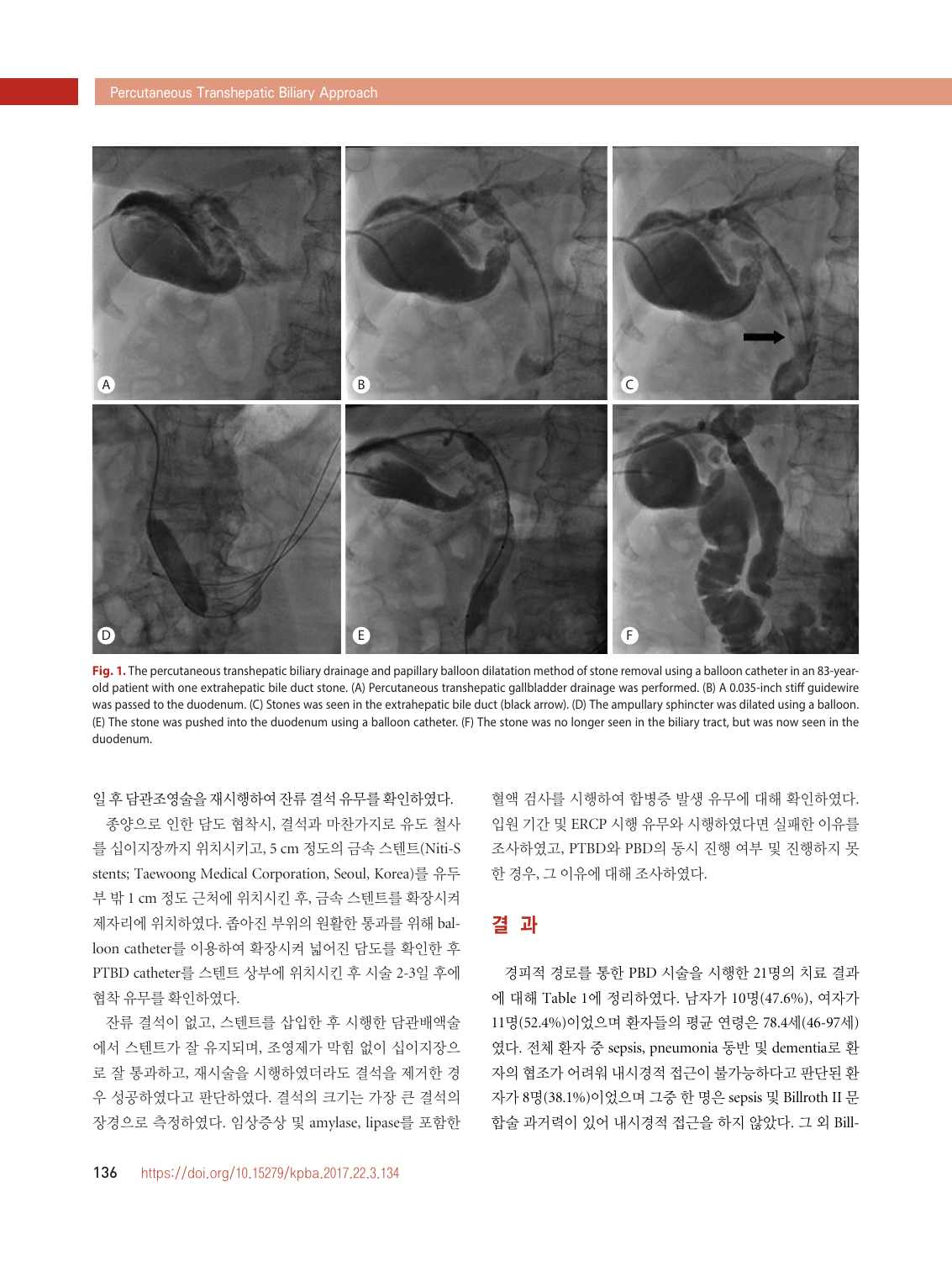

Fig. 2. The stent insertion using a balloon catheter in a 89-year-old patient with pancreatic cancer. (A, B) A 0.035-inch stiff guidewire was passed to the duodenum. (C, D) The ampullary sphincter was diated using a 10-mm balloon. (E) The stent was inserted into distal Common bile duct. (10 mm, 6 cm in length) (F) Good flow passage was seen.

roth II 문합술을 한 환자 1명(4.8%), Roux-en-Y 수술을 받은 환자 2명(9.5%), juxtapapillary diverticulum이 있는 환자 4명 (19%), 종양으로 인한 담도 폐쇄 3명(14.3%), 유두부가 작아 실패한 3명(14.3%)을 포함해 내시경적 접근을 시도하였으나 실패한 환자가 13명(61.9%)이었다.

결석이 있는 사람 18명을 대상으로 할 때 8명(44.4%)은 결 석이 한 개, 5명(28%)은 두 개 그리고 남은 5명(28%)은 결석 이 세 개 이상이었으며 결석의 크기는 직경이 평균 14.3 mm (6.8-27 mm)였다. 세 명(14.3%)은 입원 당일 PTBD 혹은 경피 경간담낭배액술(percutaneous transhepatic gallbladder drainage, PTGBD)을 시행하였고, 4명(19%)은 하루 후, 6명(28.6%) 은 이틀 후, 3명(14.3%)은 삼일 후, 나머지 5 명은 각각 입원 4일, 7일, 8일, 9일, 11일 후 PTBD 혹은 PTGBD를 통해 배액술을 진 행하였다. 21명 중 환자의 생체징후가 안정적이며 증상이 심 하지 않은 16명(76.2%)의 환자에서 PTBD와 동시에 PBD를 진행하였고, 5명(23.8%)은 높은 염증수치 및 발열, 복통 등 증

상이 심하여 이차적인 담도염 예방을 위해 PTBD로 증상 완화 후 각각 5-8일 후에 시술을 진행하였다. 21명의 환자 중 19명 (90.5%)에서 잔류 결석이나 재협착 없이 한 차례만의 시술로 성공하였다. 나머지 두 명은 각각 2회, 3회 PBD를 시행한 후 결석 제거에 성공하였다. 결석 크기가 15 mm보다 큰 4명 (19%)은 바스켓을 이용한 부분 쇄석술을 진행하였다. 시술에 성공한 21명의 환자 모두 2-3일 후에 PTC를 재시행하여 잔류 결석 유무 및 조영제를 통해 담도 폐쇄가 없음을 확인한 후 대 부분 일주일 후에 PTBD catheter를 제거하였다. 모든 환자에 서 복통을 호소하였고, 5명(23.8%)에서 일시적인 아밀라아제 상승 소견을 보였으며 리파아제는 정상수치를 유지하였고, 아밀라아제 또한 수일내 모두 정상수치로 회복되었다. 주요 합병증으로 한 명(4.8%)은 PTBD 부위에 농양이 관찰되어 percutaneous abscess drainage 삽입 및 항생제 투여 후 증상이 호전되었으며, 한 명(4.8%)은 성공적으로 담석 제거 후에도 패혈증이 지속되었으며 다발성 장기부전 후 결국 사망하였다.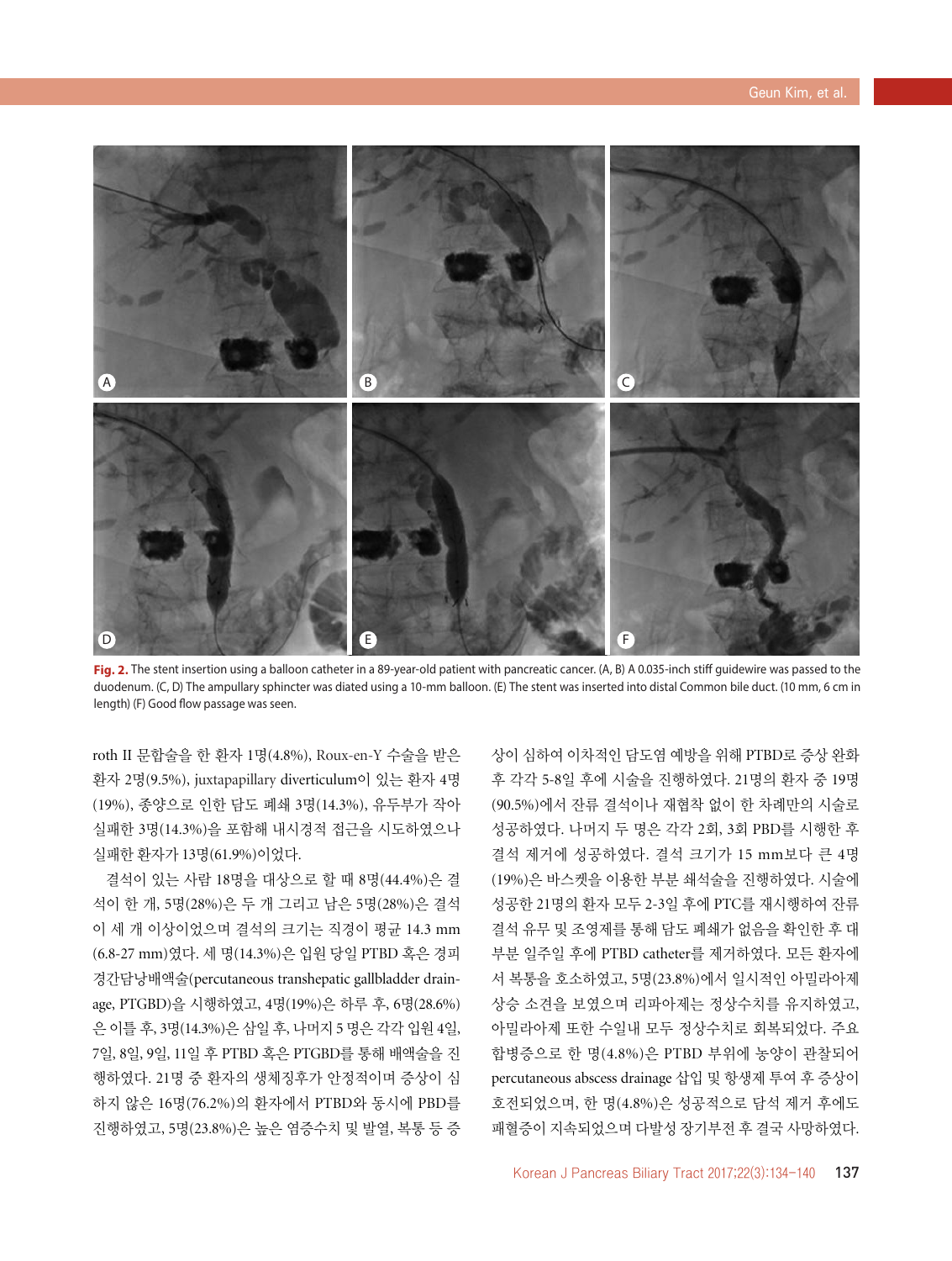| $\frac{1}{2}$            | Age            | Gender           | Disease entity        | Stone        | e (mm)<br>Siz            | Trial  | Try of<br>ERCP      | PTBD to PBD (days)<br>Time interval from | Cause for PTBD                                                            | Complication                      | Hospitalization<br>period (days) |
|--------------------------|----------------|------------------|-----------------------|--------------|--------------------------|--------|---------------------|------------------------------------------|---------------------------------------------------------------------------|-----------------------------------|----------------------------------|
|                          | 83             | $\sqcup\!\sqcup$ | CBD stone             | $\sim$       | 13                       |        |                     | $\circ$                                  | Pneumonia                                                                 | $\zeta$ -0                        | $\overline{4}$                   |
|                          | 86             | $\sqcup\!\sqcup$ | CBD stone             | 4            | $\widetilde{\Box}$       |        | $\mathbf{I}$        | $\circ$                                  | Sepsis                                                                    | $S-U$                             | $\widetilde{\Box}$               |
|                          | 80             | $\sqcup$         | CBD stone             | $\sim$       | $\approx$                | $\sim$ | $\,$                | 0, 3                                     | Sepsis, CVA, Dementia                                                     | Hyperamylasemia                   | $\overline{z}$                   |
|                          | 89             | $\frac{1}{2}$    | CBD stone             |              | 27                       |        | $\mathsf I$         | $\circ$                                  | Sepsis                                                                    | $S-U$                             | $\approx$                        |
|                          | 59             | Σ                | CBD stone             |              | 26                       |        | $\mathbf{I}$        | $\infty$                                 | Sepsis, pneumonia                                                         | $S-U$                             | 22                               |
|                          | 46             | $\geq$           | CBD stone             |              | $\supseteq$              |        | $\circlearrowright$ | $\circ$                                  | d/t small papilla<br>Failure of ERCP                                      | $S-U$                             | $\frac{\infty}{\infty}$          |
|                          | 85             | Σ                | CBD stone             | $\sim$       | $\approx$                |        | $\circ$             | $\circ$                                  | Failure of ERCP d/t CBD stone obstruction,<br>Juxtapapillary diverticulum | Hyperamylasemia                   | $\frac{6}{2}$                    |
|                          | $\overline{5}$ | $\frac{1}{2}$    | CBD stone             |              | $\overline{5}$           |        |                     | $\circ$                                  | Sepsis                                                                    | $S-U$                             | 凸                                |
|                          | $78$           | $\geq$           | CBD stone             |              | $\overline{4}$           |        | $\circ$             | $\circ$                                  | Failure of ERCP d/t small papilla,<br>Juxtapapillary diverticulum         | Hyperamylasemia                   | $\subseteq$                      |
| $\supseteq$              | 65             | $\frac{1}{2}$    | CBD stone             |              | 6.8                      |        | $\circ$             | $\circ$                                  | Failure of ERCP d/t Roux-en-Y                                             | $S-U$                             | $\overline{1}$                   |
|                          | 55             | Σ                | CBD stone             | $\sim$       | $\widetilde{\Box}$       |        | $\circ$             | $\sim$                                   | Failure of ERCP d/t Roux-en-Y                                             | Hyperamylasemia                   | $\overline{\mathbb{C}}$          |
| $\supseteq$              | $\sqrt{6}$     | $\leq$           | CBD stone             | $\sim$       | $\overline{5}$           |        | $\circ$             | $\circ$                                  | Failure of ERCP d/t small papilla                                         | PTBD site pus                     | $\overline{+}$                   |
| $\widetilde{\Box}$       | $\approx$      | $\sqcup$         | CBD stone             | $\sim$       | $\overline{\phantom{0}}$ |        | $\circ$             | $\circ$                                  | Failure of ERCP d/t small papilla,<br>Juxtapapillary diverticulum         | $\zeta$ -0                        | $\supseteq$                      |
| $\overline{4}$           | 84             | $\frac{1}{2}$    | CBD stone             |              | Ξ                        |        | $\mathbf I$         | $\circ$                                  | Sepsis                                                                    | Multiple organ failure<br>& death | $\sqrt{37}$                      |
| $\overline{\phantom{0}}$ | 88             | Σ                | CBD stone             |              | $\overline{4}$           |        | J.                  | $\overline{\phantom{0}}$                 | Billroth II<br>Sepsis                                                     | $S-U$                             | $\approx$                        |
| $\frac{\infty}{\infty}$  | 68             | ⋝                | CBD stone             | $\sim$       | $\equiv$                 |        | $\circ$             | $\circ$                                  | Failure of ERCP d/t Billroth II, Duodenum<br>stenosis                     | $S-U$                             | $\infty$                         |
| $\Box$                   | 57             | $\sqcup\!\sqcup$ | CBD stone             | $\sim$       | $\approx$                |        | $\circ$             | $\circ$                                  | Failure of ERCP d/t small papilla,<br>Juxtapapillary diverticulum         | Hyperamylasemia                   | $\overline{0}$                   |
| $\approx$                | 93             | $\geq$           | CBD stone             | $\circ$      | $20$                     | 3      | $\circ$             | 0, 15, 3                                 | Failure of ERCP d/t small papilla                                         | $S-U$                             | 30                               |
| $\overline{0}$           | 80             | Σ                | CBD <sub>Ca</sub>     | $\mathbf{I}$ | $\mathsf{I}$             |        | $\circ$             | $\infty$                                 | Failure of ERCP d/t CBD stenosis                                          | Ω-U                               | $\frac{\circ}{\circ}$            |
| $20\,$                   | 89             | $\frac{1}{2}$    | ල්<br>Pancreatic head |              |                          |        | $\circ$             | $\circ$                                  | Failure of ERCP d/t CBD stenosis                                          | $S-U$                             | $\Box$                           |
|                          | $\frac{8}{4}$  | $\sqcup$         | CBD ca.               | $\mathbf{I}$ |                          |        | $\circ$             | $\infty$                                 | Failure of ERCP d/t CBD stenosis                                          | $S-U$                             | $\approx$                        |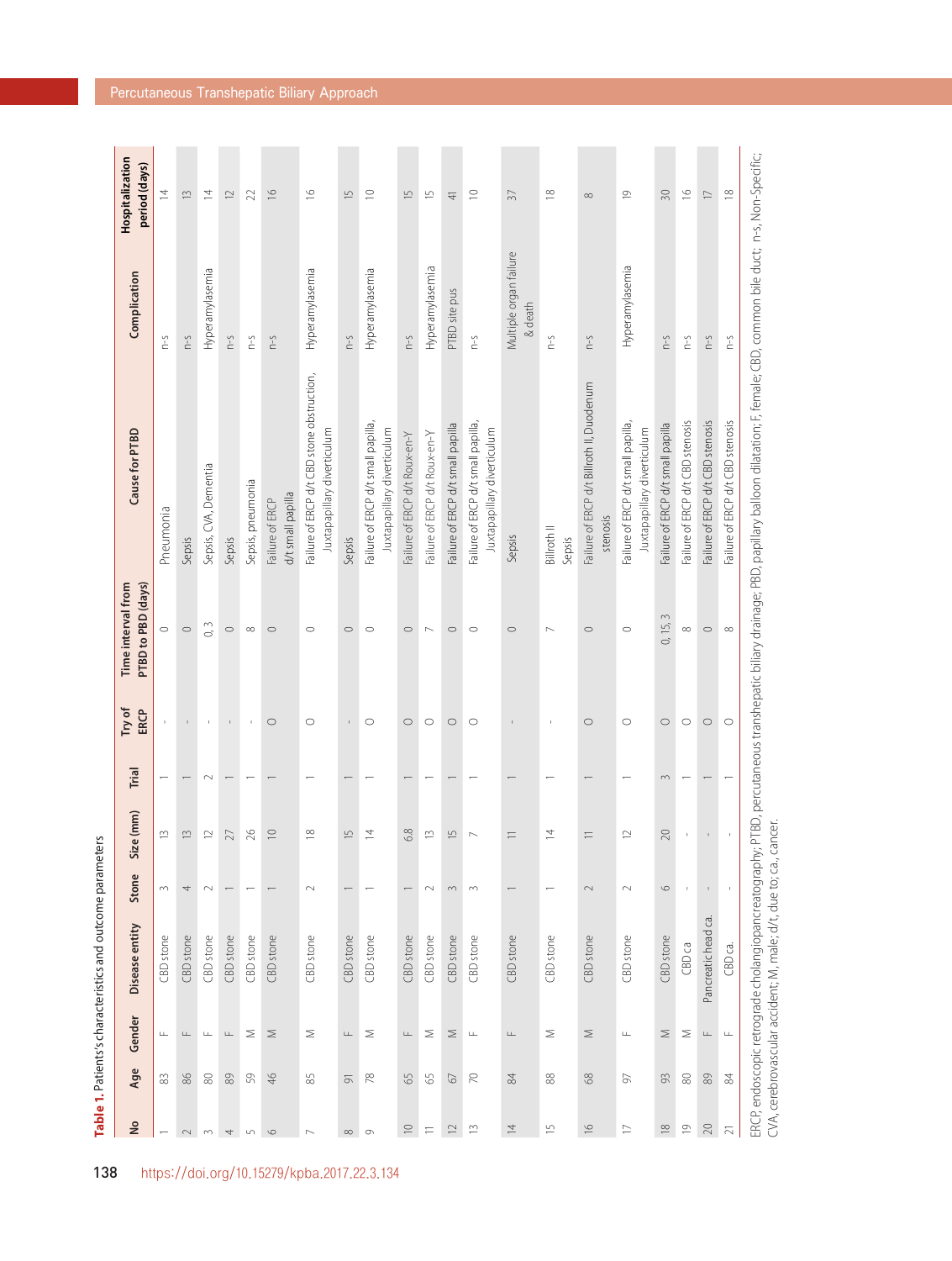시술 중 출혈 및 천공은 한 차례도 발생하지 않았다. 21명의 환 자 중 추적관찰이 되지 않거나 연락이 되지 않는 6명을 제외한 15명의 환자들에 대해 평균 2개월 동안 추적관찰하였고 재발 이 나타나지 않음을 확인하였다. 환자들의 평균 입원 기간은 17.9일(8-41일)이었으며 시술 후 입원 기간은 12.8일(6-36일) 이었다. PTBD와 동시에 PBD를 동시에 진행한 군에서 입원 기간은 17.9일이었으며, PTBD 후 5-8일 후에 PBD를 진행한 군은 17.8일로 큰 차이는 없었다.

#### 고 찰

원위부 담도 협착은 췌장암, 담도암, 담낭암 혹은 담도 결석 에 의해 흔하게 유발되며 담도염, 패혈증 등을 유발한다. 이러 한 담도 협착을 치료하기 위해 담도 결석의 경우 결석을 제거 하거나 악성 담도 협착시 증상의 완화 치료 또는 수술 전 일시 적인 감압을 위한 스텐트 삽입을 하게 된다. 이러한 치료를 위 한 접근법으로는 내시경을 이용한 접근이 많이 이용되지만 Billroth II 수술을 하였거나, Roux-en-Y 문합술을 하였거나 IDP 경우, 시술 성공률이 각각 92%, 67%, 38.1%로 정상 해부 학적 구조를 가진 환자에 비하여 성공률이 낮고 합병증 발생 률 또한 높게 나온다고 보고되고 있다. 2-6

이러한 경우 경피경간 경로를 통해 결석 제거 혹은 스텐트 삽입을 시행하게 된다." 경피적 경로를 통한 접근은 Mondet<sup>11</sup> 에 의해 처음으로 보고되었고, 1979년 Perez 등 $^{12}$ 과 Dotter 등 $^{13}$ 에 의해 경피경간 결석 제거 및 십이지장으로 결석을 밀어내는 방법이 보고가 된 이후 풍선확장술 및 혈관 삽입기의 도입<sup>10</sup> 등 많은 발전이 있어왔다. 경피적 접근은 간내 담석의 제거에도 접근 경로가 짧다는 장점이 있다. 14 212명을 대상으로 García-García와 Lanciego<sup>8</sup>의 연구에서도 경피적 접근을 통한 technical success가 93% 높았으며 mortality rate 및 complication도 ERCP를 통한 접근에 비해 적었다. 또한 담즙의 방향과 같은 방향으로 결석을 밀어내기 때문에 각도를 유지하기도 용이하 며, 유두부의 중앙에 적절히 풍선을 위치시키기에도 수월하였 으며, expulsion maneuver를 여러 번 시행하는 것이 가능하였 다. <sup>8</sup> 또한 결석의 크기가 15 mm 이상으로 큰 환자를 대상으로 도 basket을 이용하여 안전하게 결석 제거가 가능함을 확인하 였다.

Occlusion balloon을 이용하였던 다른 연구<sup>10</sup>와는 다르게 dilatation balloon만을 이용하여 결석을 제거하였다. 그리하여 occlusion balloon catheter로 교체하기 위해 근위부 쪽으로 catheter를 빼다가 결석이 같이 간담도 내로 올라오는 것을 예 방할 수 있었다. 모든 환자에서 성공적으로 담도내 결석 제거 및 stent를 삽입하였으나, 복통 및 경미한 아밀라아제 상승 소 견이 관찰되었으며 치명적 합병증 또한 PTBD 삽입 부위의 농 양 및 다발성 장기부전으로 인한 사망이 한 차례씩 관찰되었 다. 환자들의 평균 입원 기간은 17.9일(8-41일)이었으며 시술 후 입원 기간은 12.8일(6-36일)이었다. 타 논문에서 시술 후 입 원 기간 5.5일(1-40일) 및 시술 전 평균 13.5일(2-45일) 입원하 여 큰 차이를 보이지는 않았다.<sup>15</sup>

본 연구에서는 시술 횟수의 단축을 통해 환자의 증상 호전 및 입원 기간 단축, 비용절감, 환자의 불편을 감소시킬 것이라 고 예상하였다. 앞선 논문들에서 담즙의 배출을 통해 담도염 을 예방하고자 시술 2일 전 길게는 45일 전에 미리 PTBD를 시 행하고 있는 것에 비해 $^8$  본 연구에서는 패혈증 등 ASA grade IV에 해당하여 합병증의 가능성이 높은 환자를 제외한 대부 분의 환자에서 PTBD와 동시에 PBD를 통한 시술을 진행하였 고, 대부분의 환자들에서 불편을 빠르게 해소하였다. 하지만 PTBD와 동시에 PBD를 동시에 진행한 군에서 입원 기간은 17.9일이었으며, PTBD 후 5-8일 후에 PBD를 진행한 군은 17.8일로 큰 차이가 없었다. 합병증 발생률 또한 PTBD와 PBD 를 동시에 진행한 군에서 경도의 amylase 상승을 포함하여 16 명 중 7명에서 발생하였으며, PTBD 후 5-8일 후에 PBD를 진 행한 군에서는 다섯 명 중 한 명에서 amylase 상승을 보여 두 군에서 차이가 크지 않았다. 이 연구의 한계점으로는 첫째 단 일기관에서 후향적으로 연구가 진행되어 선택 편향이 있을 수 있다는 점이다. 둘째, 대상 환자가 적어 이 시술에 대한 안전성 을 일반화하기 어렵다는 점이다.

결론적으로 Billroth II 수술이나 Roux-en-Y 문합술을 한 경 우, IDP 등 해부학적 변형이 있는 경우, 내시경적 접근이 어려 울 수 있으며, 이런 환자들에 대한 경피적 경로를 통한 시술은 보다 안전하고 높은 성공률을 보인다. 또한 환자의 생체징후 가 안정적이고, 염증수치가 낮으며, 증상이 경미할 경우, PTBD와 동시에 PBD 후 결석 제거 혹은 스텐트 삽입을 진행하 는 방법은 환자의 고통 및 비용 절감에 효과적이라고 할 수 있 으며 추후 이 시술에 대한 광범위한 연구가 진행되길 바란다.

#### 요 약

배경/목적: 총담도 결석 혹은 종양으로 인한 담도 폐쇄에서 내시경적 접근이 어려운 경우, 경피경간담도배액술과 동시에